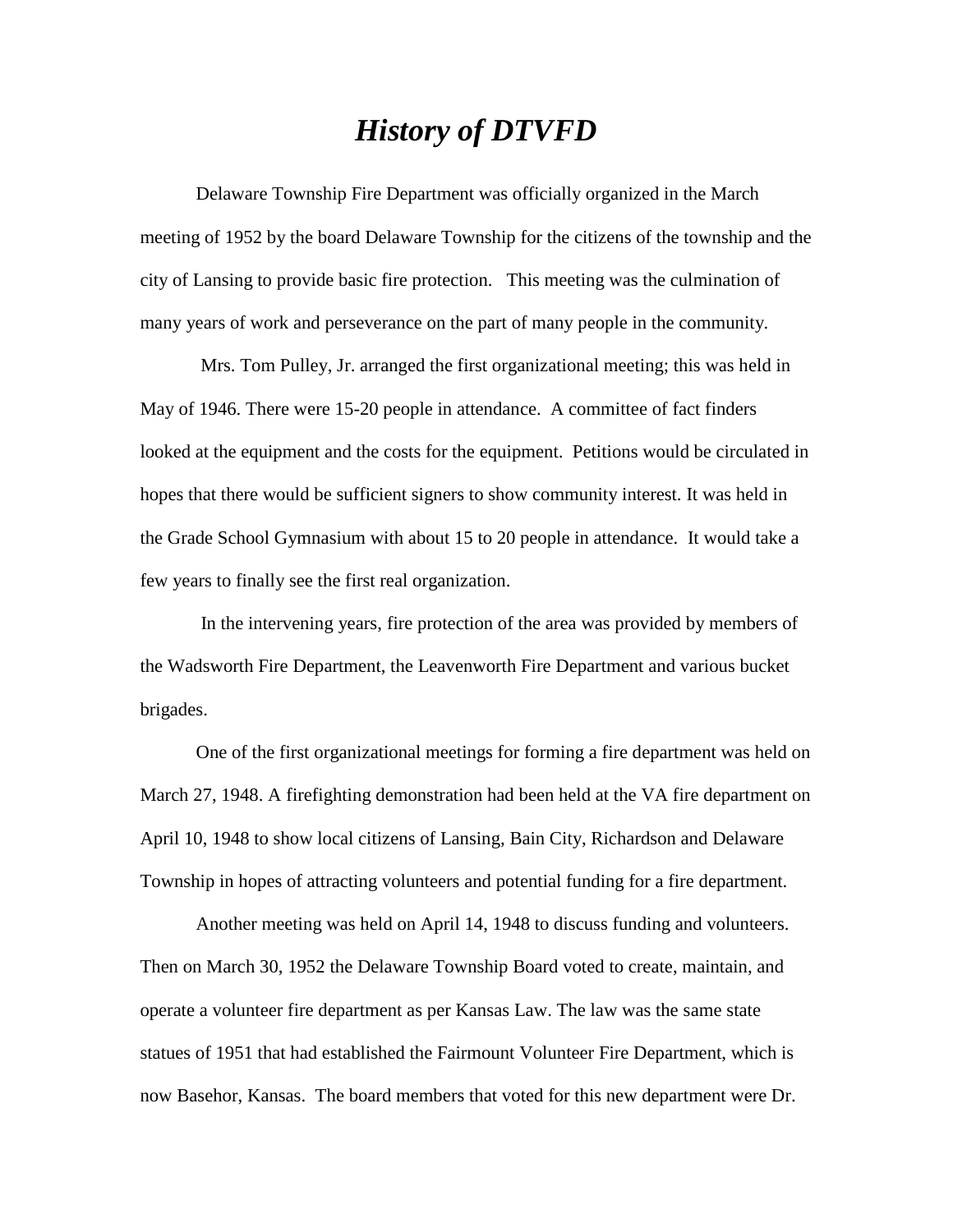P.L. Talbot, M.J. Edmonds and Joe Gast.

The board was authorized to spend \$12,000 to house and equip the new department. They could then levy up to one-half mill for department maintenance.

Things began to move quickly now as a new station was to be located and built. The site chosen was on the corner Kansas Avenue and Highway 73. This was the property of the Kansas State Penitentiary. It would be a two bay station constructed by inmate labor. Throughout the summer, work proceeded and in August it was nearing completion. By November 2nd the new station was completed and the first general elections would be there instead of the Elementary School

A new truck was ordered in the fall from the Luverne Fire Equipment Company in Luverne, Minnesota. The future fire chief Francis "Skeet" Bemis and Ernie Wendell went to the factory in Minnesota to pick it up in November. One of the ironic things that happened was that on the day they were coming home, a fire broke out in the restaurant known as the Green Haven Café, owned by Mrs. Florence Nohrn of Kansas City, Kansas. The building was destroyed only three hours before the arrival of the new pumper.

The first meeting of the Delaware Township Volunteer Fire Fighter Association was held on November 16, 1952. They met in their new station. Ernie Wendell presided over the meeting acting as the chairman and the first order of business was the election of officers. Walter Opfer was elected the President with Mr. Robert Woodson as the Vice-President. Jackson Stewart was elected the secretary and Russell Bent was the treasurer. These men would serve the association until a complete roster of firemen could be assembled and a subsequent election could be held.

Then the officers of the department were elected. Frances "Skeet" Bemis was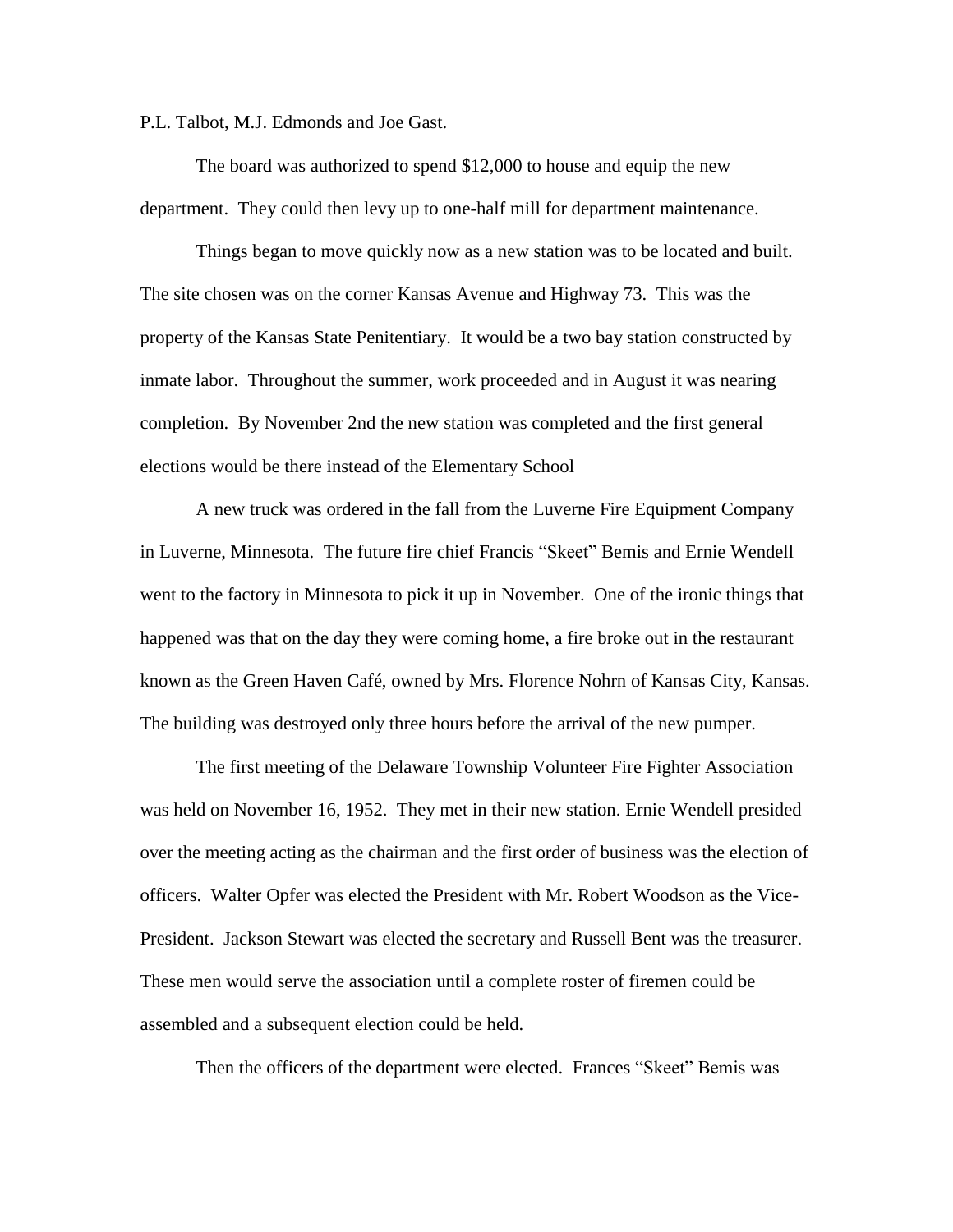elected as the first fire chief of the Delaware Township Volunteer Fire Department. His staff included Walter Opfer as the Assistant Chief, Howard Hinde, Arnold Wendell, and Robert Woodson as the Captains. They were ordinary citizens who had a willingness to provide some protection for their fellow citizens. Walter Opfer was the town barber, Robert Woodson was a grocer, Jackson Stewart was an accountant and Russell Bent was an engineer. The Leavenworth Times was designated as the official paper and the meetings would be held on the 2nd and 4th Monday of the month.

By January of 1953 a siren was used to alert volunteers to the call for a fire. The initial response would be a phone call to Lansing 611, which was "Skeet's Café". Training had begun so that all 31 members of the fire department knew how to operate the truck. In the beginning those firemen that couldn't get to the station quick enough to ride on the truck would take their personal vehicles to a fire.

On August 4, 1955 Walter Stiglmire was elected as the new fire chief after Frances "Skeet" Bemis retired. This year saw two men, Jackson Stewart and Ed Hamler elected as the Association presidents. Ed was elected on January 12, 1955 and Jack was elected on March 3, 1955.

Emergency medical assistance was first discussed at the March 1, 1956 meeting of the fire association. Russell Bent wanted the Red Cross to give the firefighters some schooling in safety procedures. The results of the first aid courses were that manuals would be placed on each fire truck. This would be an issue that some of the future chiefs would not always agree.

Today the department will respond to any medical emergency when called. Firefighters are now trained as EMT's or First Responders, with several MICT's on staff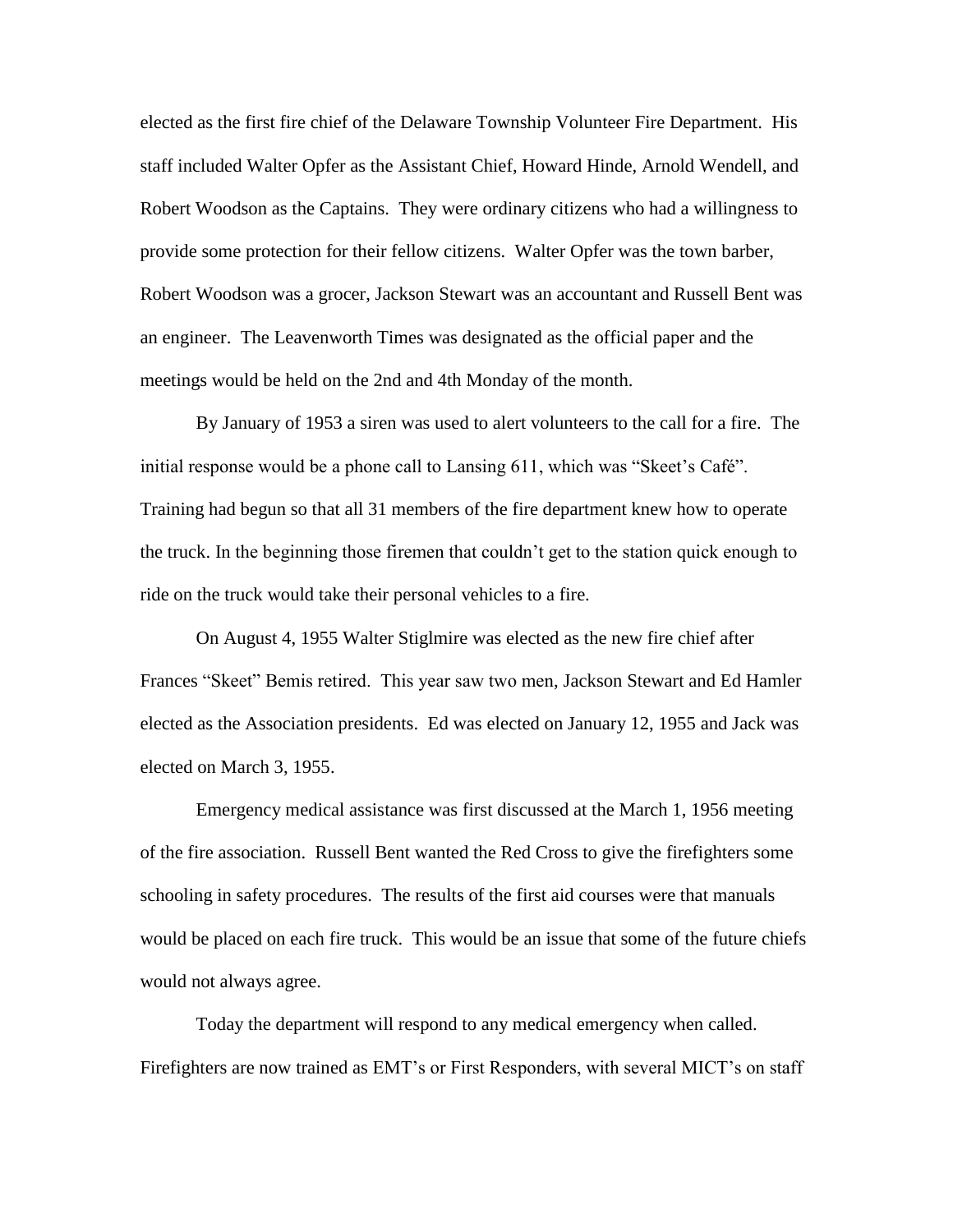as well. They will come to any call at any time either in a fire vehicle or their own personal vehicle. Training is through the local county EMS service or the local colleges.

# Social Events of the Department

One of the first fund raisers for the department was a carnival held on April 14, 1955. This was held to raise money for equipment.

The first Fireman's Ball was held in November of 1956.

A second Fireman's ball was held on May 10, 1958. Advertisements appeared in the *Leavenworth Times* newspaper's this and that column on May 8th and 9th. The dance was to be held at the National Guard Armory with an admission of 50 cents.

In August of 1997 a group of concerned citizens headed by Kelly Padgett approached the fire chief about getting a Thermal Imager. This is a device that will see hot spots and could be used to help locate missing people in the burning buildings. The department did not have the budget to include such a purchase and the group wanted to help. They began their quest to purchase this devise for the department. Throughout the next year and a half, they would host a number of events designed to raise the money for the imager.

One of the first events was a Ciderfest on October 11, 1997. This was at the Lansing Activity Center. Numerous activities were planned for the community to enjoy as well as raise money for the thermal imager. The next event was to host a Christmas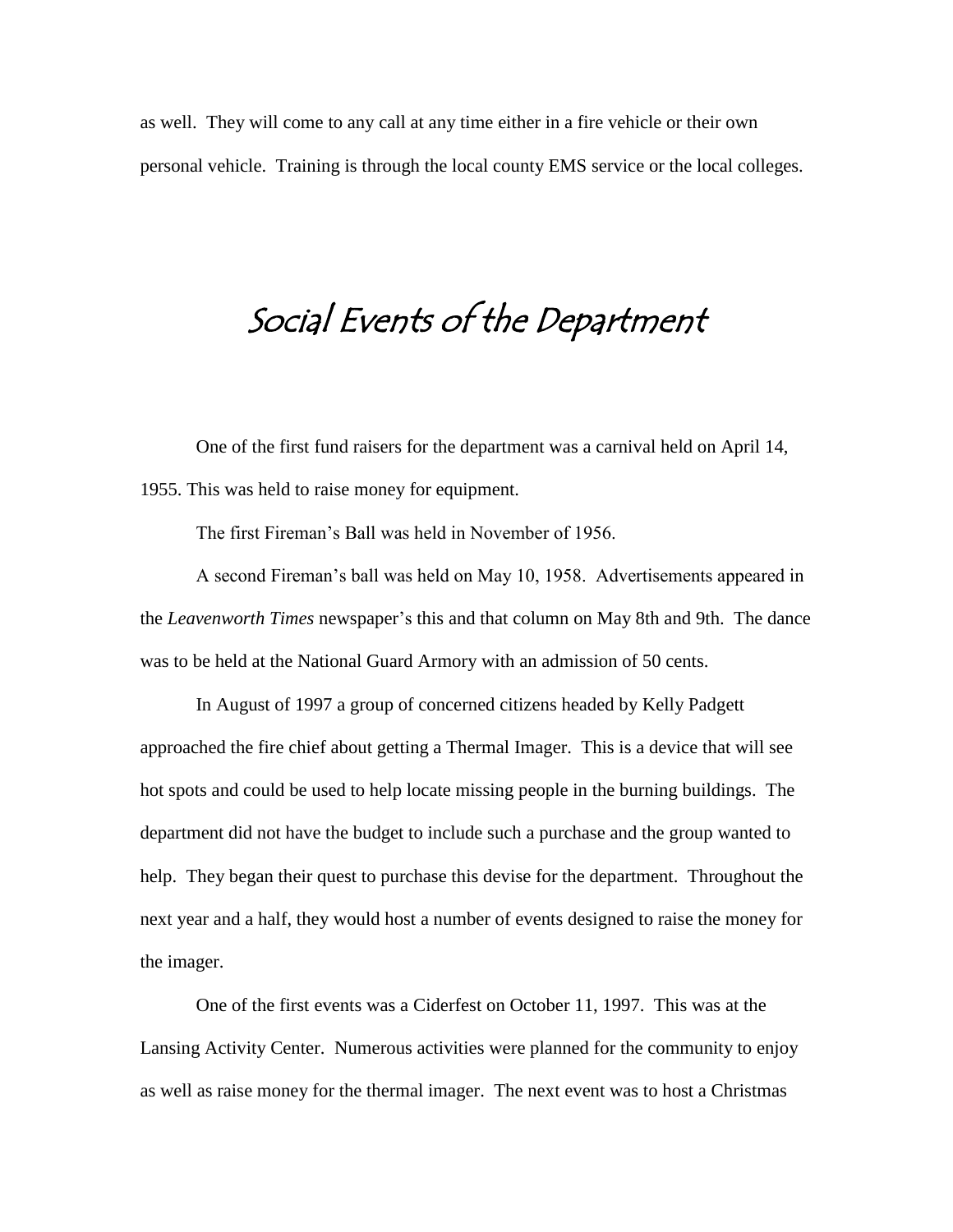Light Tour with a horse and wagon ride. This was followed by the biggest event which was the Valentine's Day Dance at the Frontier Crossroads Conference Center Ballroom at Fort Leavenworth. This was February 14, 1998.

By April they had reached their half way mark of raising the needed funds to purchase the Thermal Imager for the department. Their next project was to have a booth at the summer celebration of Lansing Daze. With matching funds from area business and donations from private individuals the thermal imager became part of the department's equipment in the fall of 1998. Through their efforts, almost \$25,000 was raised and the Department was able to purchase this much appreciated piece of equipment.

#### *Fires*

The first structure fire was recorded to be the fire at Kirby's Groceries and General Merchandise store. The damage was recorded at \$4,000 to \$5,000. This was the largest of the runs for the newly purchased pumper and the seventh since it came to Lansing.

Another unusual fire was the call to "The Red Onion" in Bain City. Bain City was East of Highway 7 and south of Limit Street in Leavenworth which was the city limit of Leavenworth at this time. It was in Delaware Township and mostly located where McDonalds and Long John Silver's are today. The Red Onion was quite a popular hangout for the veterans at the Veterans Administration Hospital. It was within walking distance and the story was that they could have all their desires fulfilled at The Red Onion.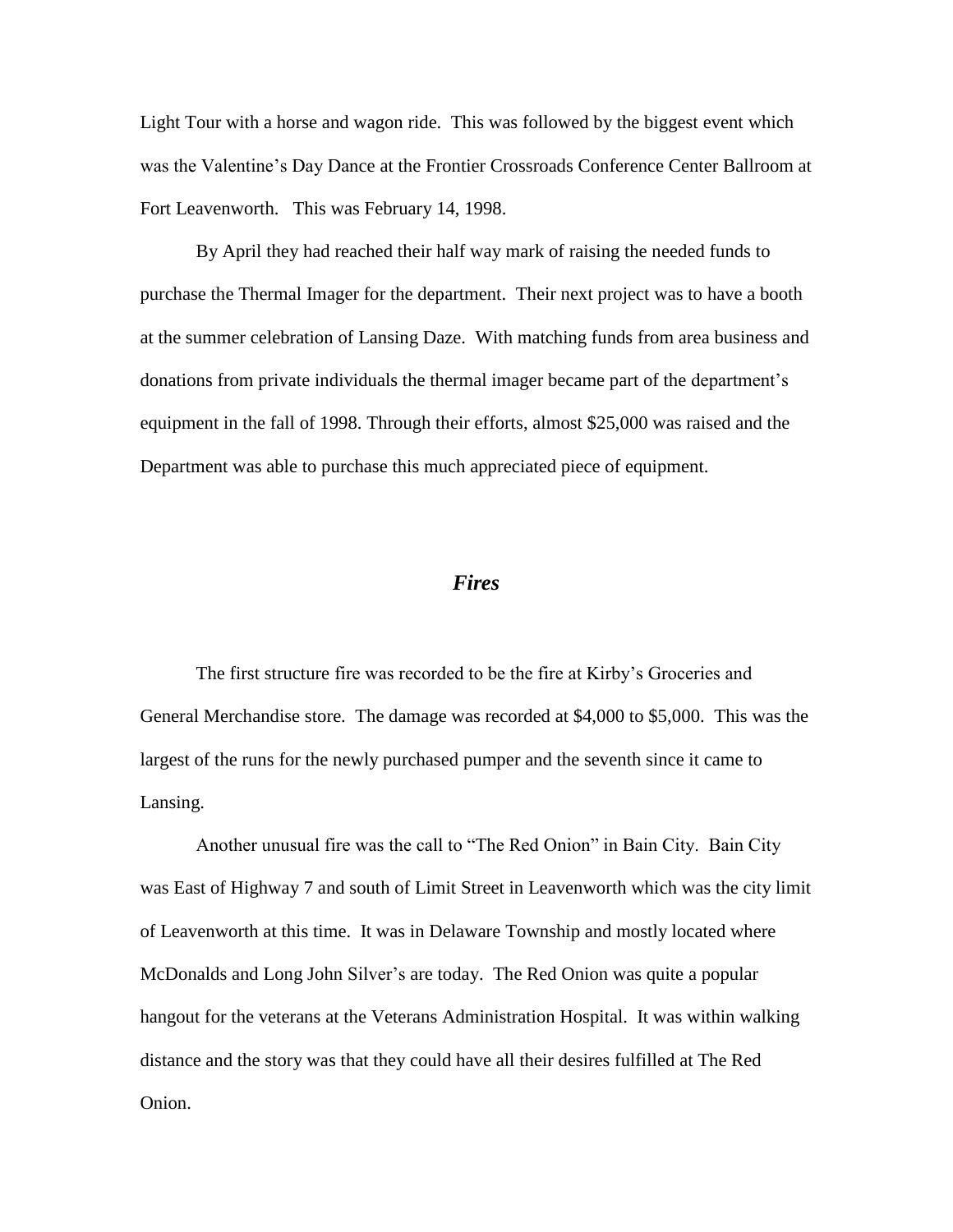This fire was before fire fighters used self contained breathing apparatus and the building was completely filled with smoke. There was no open flame but a pot bellied stove was still sending out a lot of heat. It was determined that a mattress was on fire that caused all the smoke. Tiny Heinz and Gene Young decided that they would go in on their hands and knees and pull the mattress outside. Tiny was 6'6' and almost 240 pounds. The mattress was a single size on a metal bed. They thought they could pull bed and mattress together. They pulled but the bed did not move. After talking they pulled on a count of three as hard as they could. Unbeknownst to them there were two people still on the bed. As the bed began to move the two people jumped up and took off running to another part of the building and the mattress was pulled outside. The people were unaware of the smoking mattress and never did come out of the building.

Another fire that was fought before the introduction of the SCBA's (Self Contained Breathing Apparatus) was a fire at a house east of town on Highway 5. The fire was in the basement and the house was on propane gas. The house was full of smoke but no open flames. Firemen had entered the house but for some strange reason had not entered the living room, which had a full room size carpet on the floor.

One fireman turned off the propane gas valve and without knowing that, another one came along and turned the valve back on. Thankfully someone came along and discovered the problem and turned it off again.

That first year, Delaware Township responded to 25 alarms. By 1976 that number rose to 55 and in 2003, the last year of Delaware's existence, the total was 613.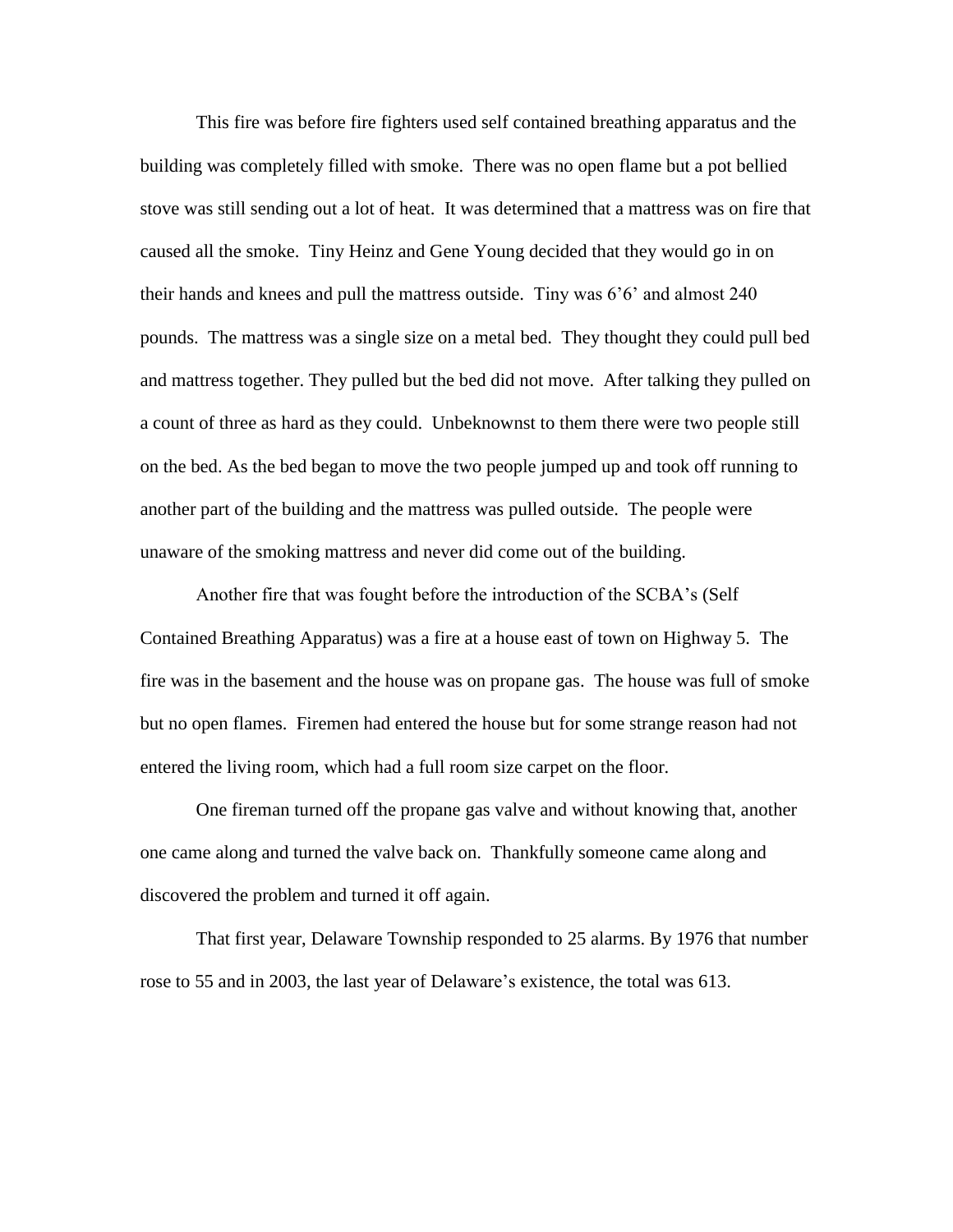### *Delaware's Fire Chiefs*

These are the men who have given of themselves to serve as Fire Chief of the Delaware

Township Fire Department.

Francis "Skeet" Bemis 11/16/52

Walter Stiglmire 8/4/55

Howard Hinde 1/7/60

Edward Hamler 5/5/60

Jack Stewart, Jr. 3/5/64

Ernest "Pete" Peterson 1/7/75

George Stull 9/3/81

Jack Fitch 4/5/82

Rick Huhn 8/12/96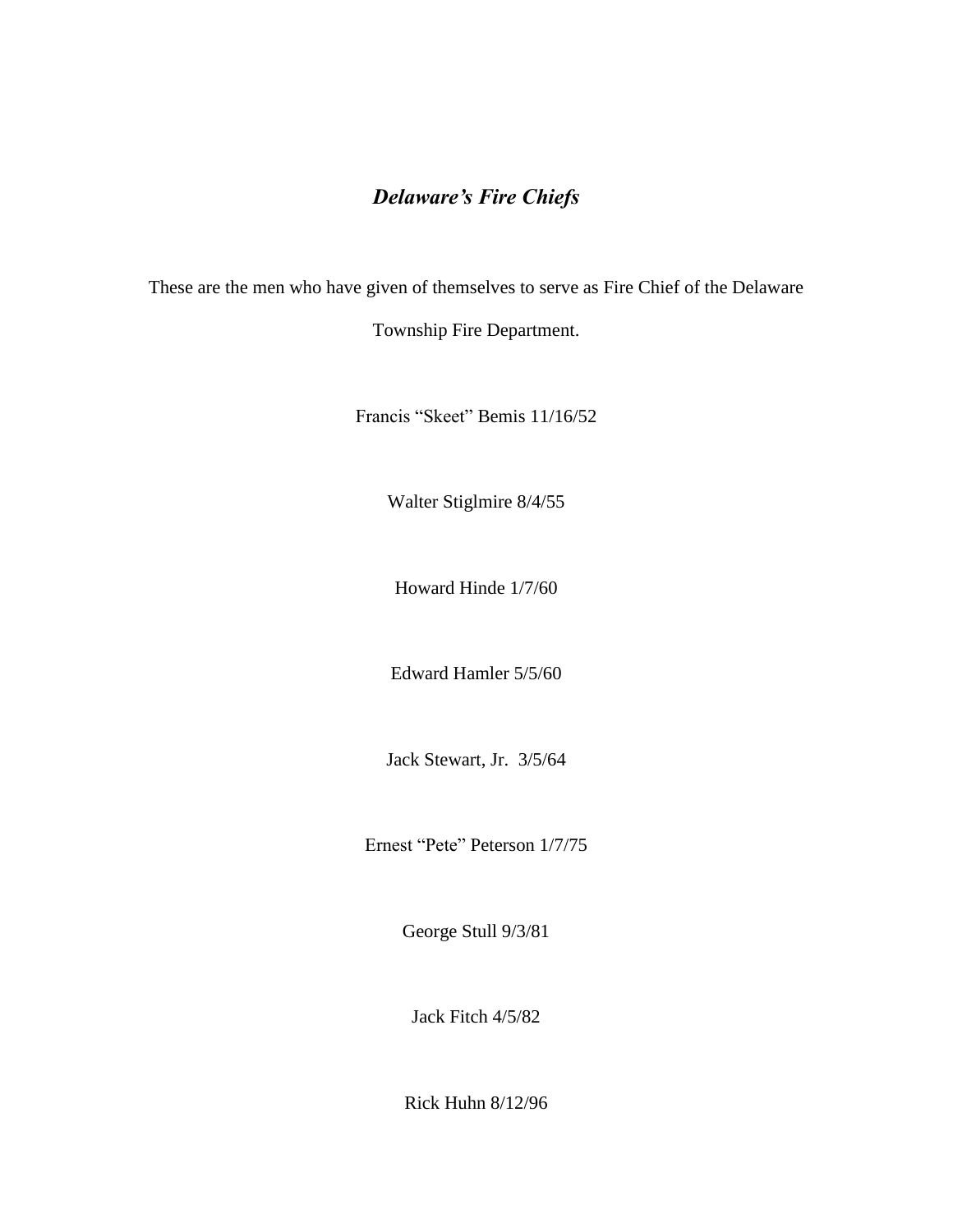## Family Traditions

Family traditions have always been strong in the fire service and at Delaware Township that tradition has grown through the ages. There have been several fathers and sons that have given their service to this department.

> Jackson Stewart, Sr. - Jackson Stewart, Jr. Gene Young - Tom Young Joe Mondero - Tim Mondero Jim Smith - Matt Smith George Stull - Richard Stull Jack Fitch - Jeff Fitch Rick Huhn - T. J. Huhn Jim Murphy - Dustin Murphy Howell Alligood – Mark Alligood Steve Lacey – Justin Lacey

Added to this family tradition we also have several brothers that have given of themselves for the safety of the community.

Elmer and Robert Martz

Ed and Terry Rush

Dale and Davy Thomas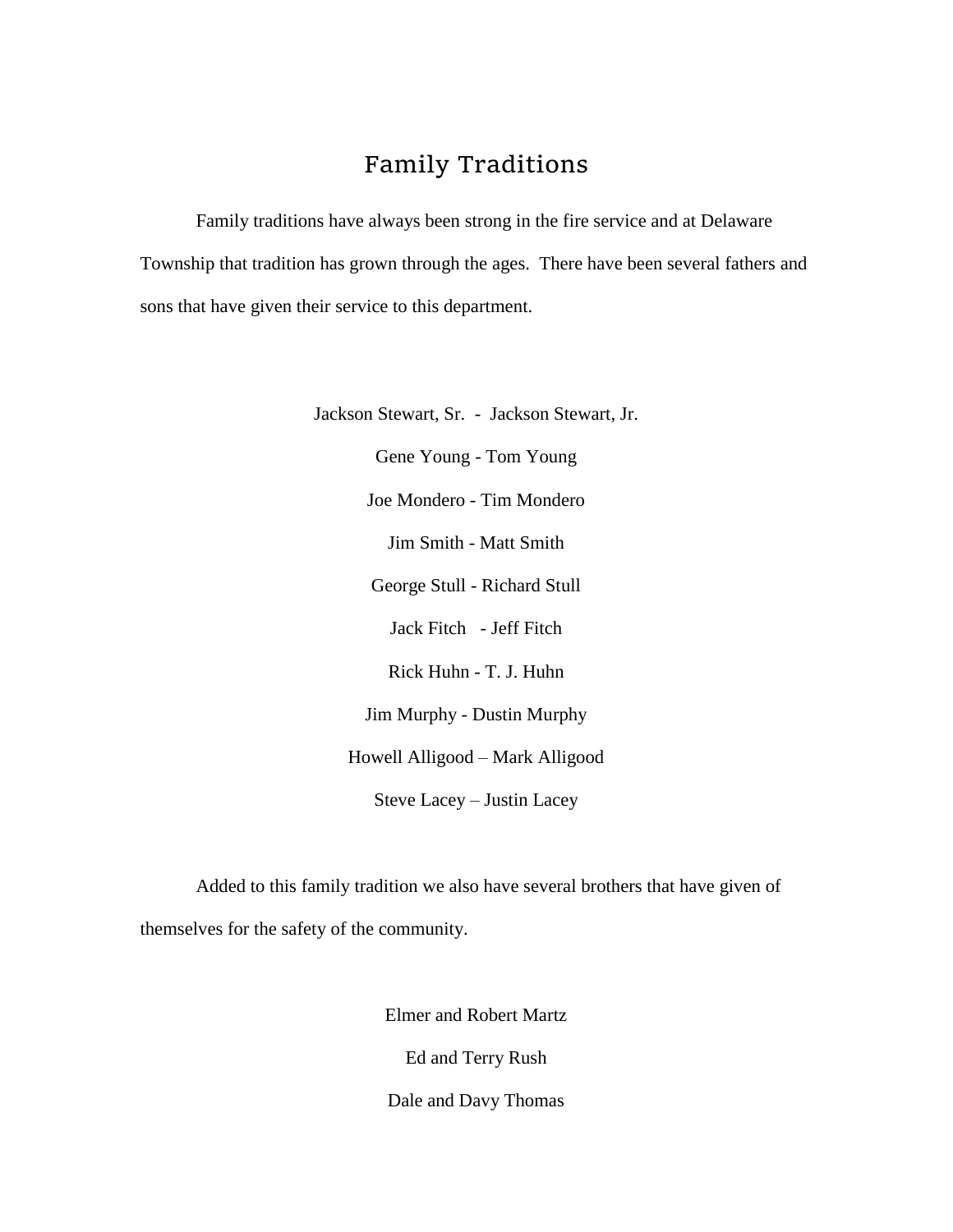Bill, Michael, and Jesse Green

Josh and Matt Budke

## *Dedicated to the Tradition*

The following have dedicated at least 20 years to the service of the community:

Ed Davis---------------------21 years\*

Jack Fitch--------------------24 years

Jesse Green------------------25 years

Rick Huhn-------------------41 years\*

Trevor (TJ) Huhn-----------20 years\*

Gary Kenton-----------------48 years

Keith Kohler-----------------21 years

Tim Mondero----------------30 years

Jim Murphy------------------27 years

Greg Waters------------------21 years

\*-----------still active

#### *Building the New Station*

After nearly 45 years of service, and three additions, the original station on the corner of Kansas and Highway 73 needed some major repairs. The current station was not going to be able to accommodate any future growth. Chief Huhn presented the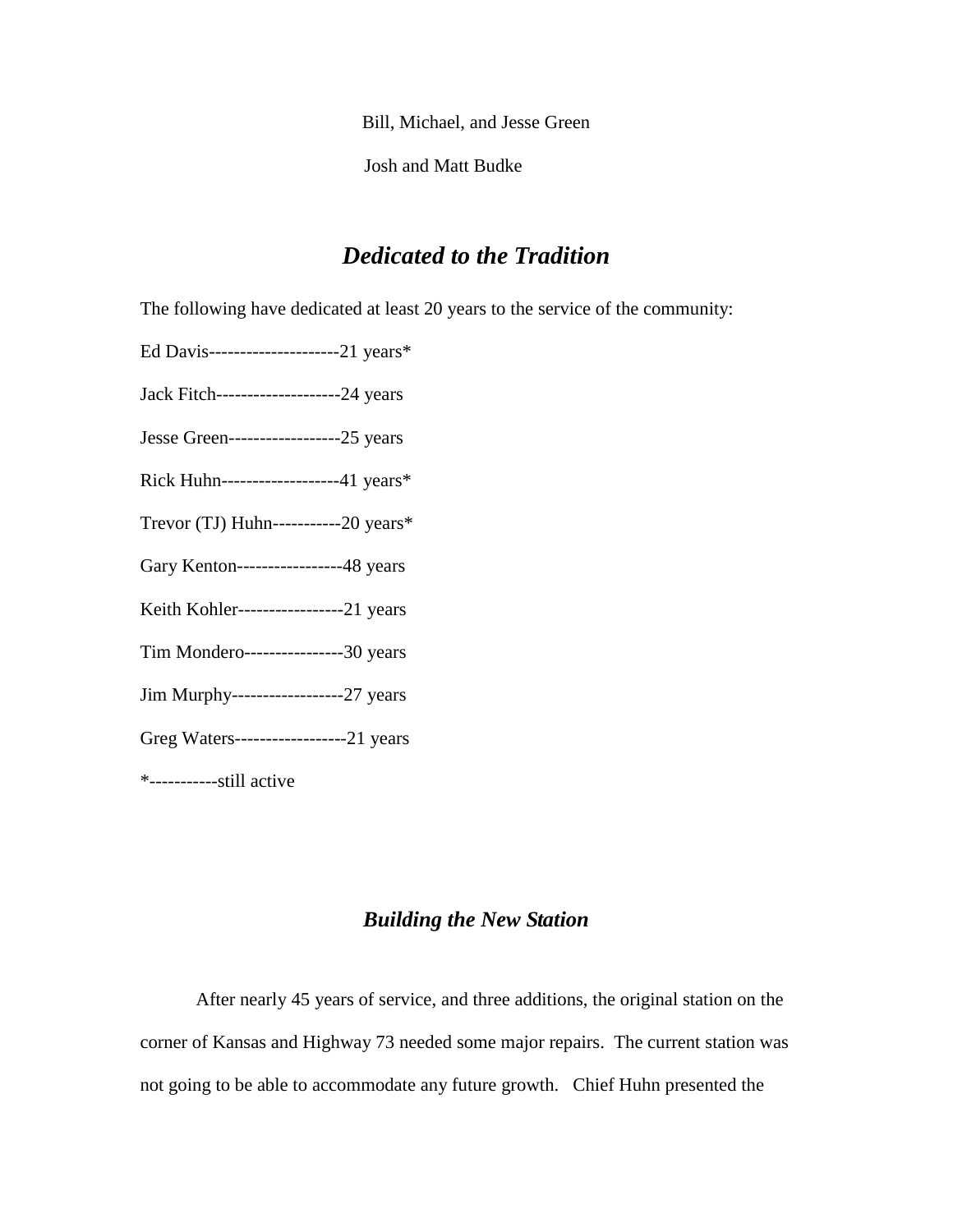Delaware Township board members of Sharon Jeselnik, Betty Brown, and Virgil Johnson with the idea of building a new station on the sight of the old. Discussions began with the prison authority and the warden David McKune about the best location within the given boundaries.

Plans were drawn and the ground was broken on September of 1999. Over the course of the next  $1 \frac{1}{2}$ , years work would proceed with the help of prison labor as well as the firemen themselves. With the foundation set the brick/masonry work would begin. This was accomplished not only with the help of the prison masonry crew but with firefighters helping 4 masons on weekends. Every weekend from January  $20<sup>th</sup>$  to July 1<sup>st</sup> 2000, firefighters volunteered to be (hod) carriers for the 4 union masons that were hired to lay block.

Dedication for the new station occurred with a traditional open house in June 2001. The community was invited to tour the new facilities as well as have a picnic lunch. The new station has seven bays. Besides having a chief's and officers' office the station now has a training room where the firefighters learn firefighting principles and hold college classes to further their skills. Also the station has a weight room so that the firefighters can keep physically fit. In all the volunteers worked a total of 6433 hours to build their new fire station.

#### *Leavenworth County Fire District #1*

As the new mellinum came, it became apparent that the volunteers of Delaware Township were not going to be able to keep up with the increasing amount of calls or the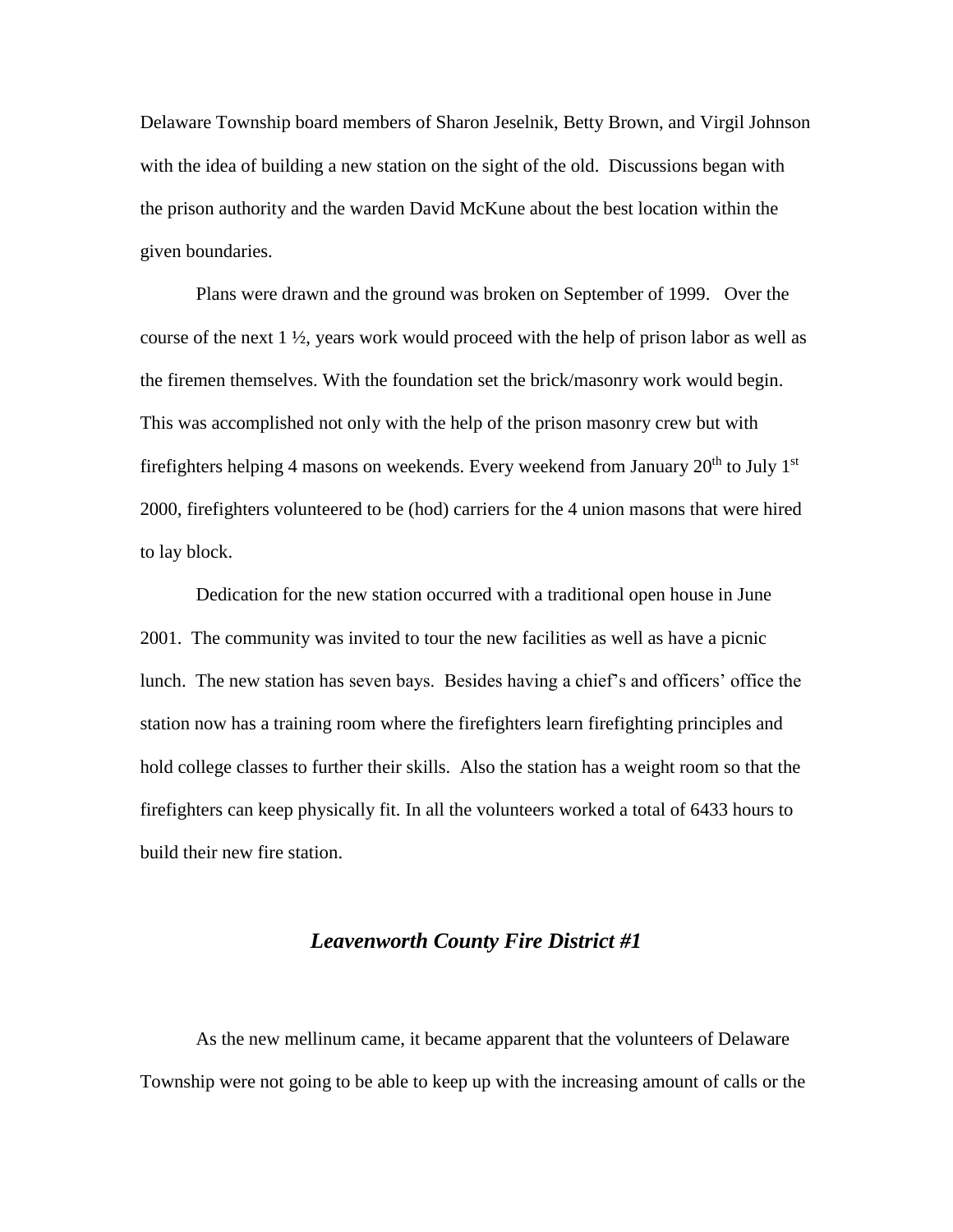increased budget that the fire department would require. Chief Rick Huhn approached the leaders of Delaware Township, City of Lansing and High Prairie Township, about the formation of a Fire District. Chief Huhn convinced the leaders that this step was needed to economically continue the level of professionalism that the community had grown accustomed to. The District would allow for the replacement of the ageing fleet of trucks, some nearing 30 years old, and more importantly the hiring of the first career firefighters. Over the past 20 years, the volunteers who were on the department started getting jobs away from the city and surrounding area. There was starting to be a man power shortage during the daytime working hours.

On January 1, 2004 Leavenworth County Fire District # 1 was open for business, and Delaware Township Fire Department became a fond memory. The lettering on the side of the trucks soon changed to the new name and District 1 was off and running. In 2004 the District responded to 677 calls followed in 2005 by 790.

Station 2 was added to District 1 on August 1, 2005. This station is located on  $187<sup>th</sup>$  St and a proposed station 3 may be built in the future. With the City Lansing growth, there will be other stations in the not too distant future.

The District is now staffed by 5 career and 21 volunteer firefighters.

A new pumper-tanker was purchased in 2005, and a new rescue-tanker was purchased in 2007.

In 2009 the District replaced our 1986 slid-in brush truck with a new quick attack that doubles as a brush truck and a high angle rescue truck.

District 1's ISO rating is varied. Because of new rules by ISO, each township and the City have their own rating. The City of Lansing is a 4 rating and Delaware Township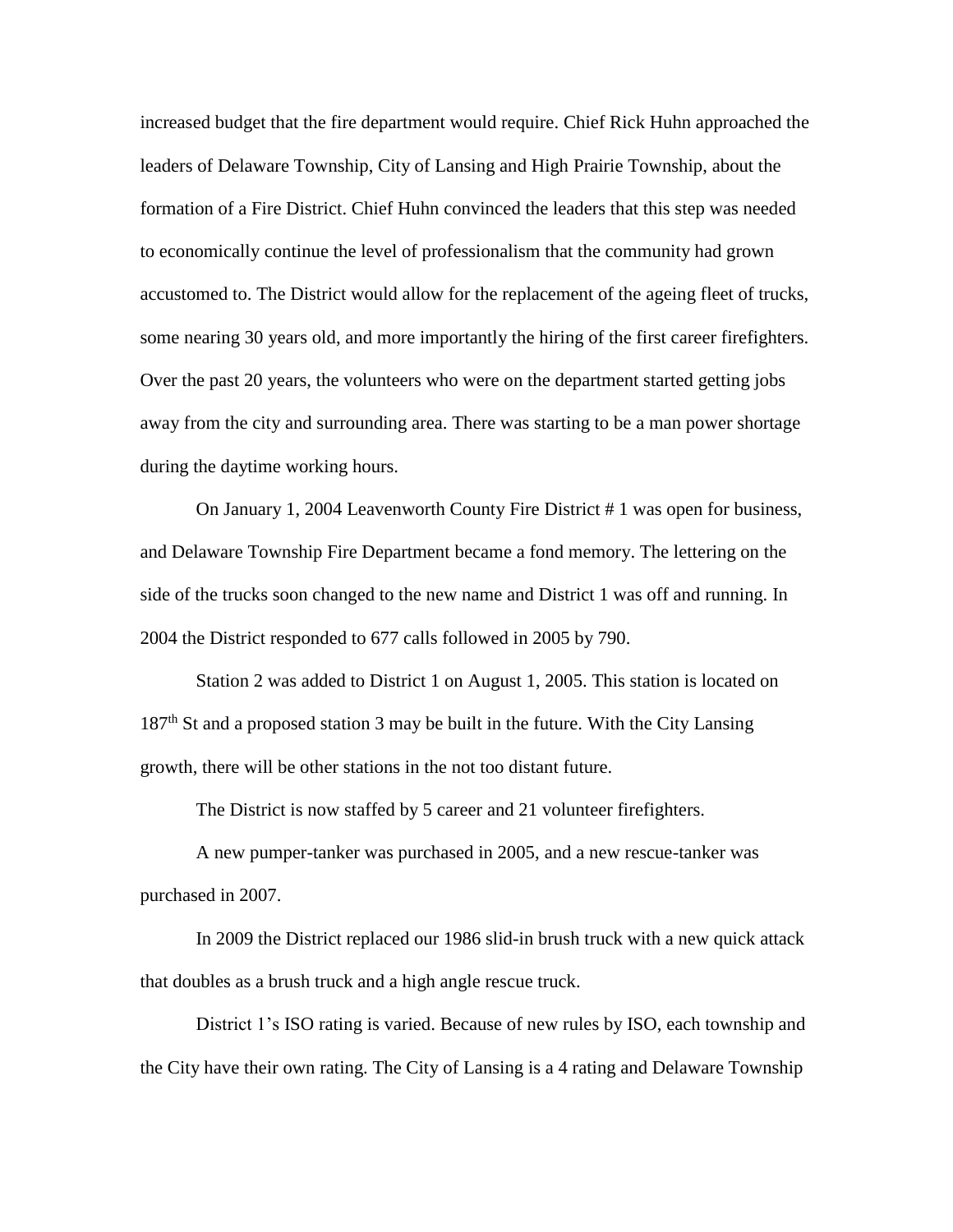is a 4. High Prairie is a 9 within 5 miles of station 2 and a 10 outside that range, hense the need for a station 3.

In 2010 the Fire Board voted to replace our 1980 mini pumper with a new quick attack to match the one we purchased in 2009. This truck will also serve as a dual purpose, brush and structural truck for the rural areas.

2012 was a mile stone for the department. The Board voted to hire an additional 2 firefighters and in February, we started our first 24/7 round the clock shifts. We are now at 7 career and 15 volunteers.

2013 the Board voted to replace our 1988 E-One pumper with a Pierce. This truck will be delivered sometime in mid-2014. Our ISO rating was again upgraded. Now all homes in the District within 5 miles of a station are rated at a 4.

2014 was another mile stone year. With this being the  $10<sup>th</sup>$  anniversary of the inter-local agreement between the City and the 2 townships, the District now owns all equipment as well as the trucks and stations. The new truck was delivered on September 2, 2014. It will be a great addition to our fleet.

The Board agreed to hire an additional 2 career firefighters to be stationed at station 2. This was done to provide better coverage for our patrons that live in High Prairie and the western part of the District. With these additional hires, we added an additional truck bay and living quarters to station 2. This addition was paid for by High Prairie Township Board.

2015 started with the completion of the remodel of station 2 and in February, A and C shifts started having 24 hour coverage. At this time, B shift will not be covered at Station 2.